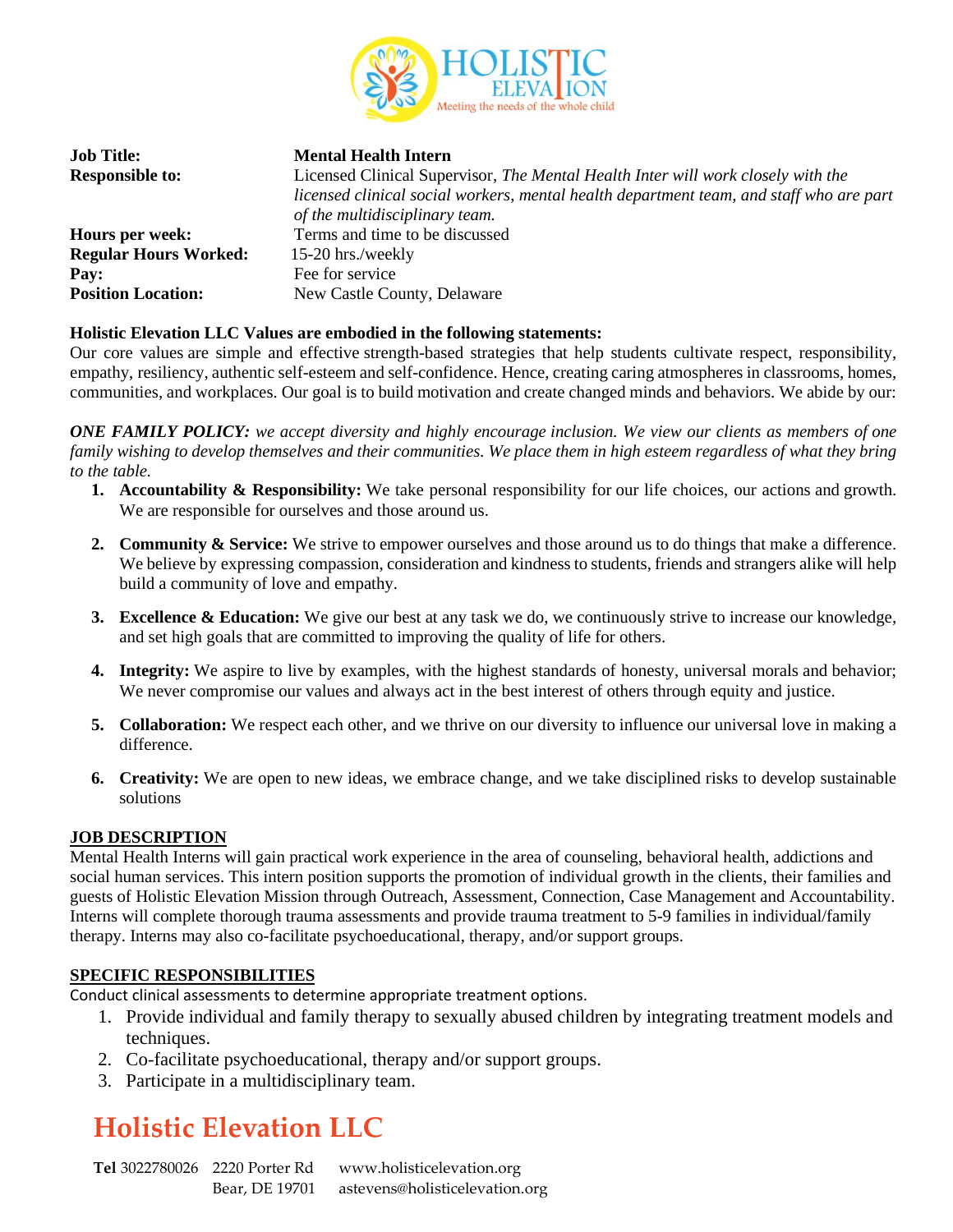

- 4. Provide case management services to clients.
- 5. Actively participate in individual and group supervision and consultation groups.
- 6. Participate in local networking and training opportunities.
- 7. Perform other duties as assigned.

## **SKILLS**

- 1. Able and willing to establish and conduct healthy relationships that encourage accountability, personal growth and responsibility, facilitating identity in self
- 2. Organized (people and task oriented) and possess strong written, oral and interpersonal communication
- 3. Understanding of how legislation affects client care
- 4. Good interviewing and listening skills
- 5. Solid understanding of research and best practices
- 6. Skilled in intake, case management and discharge policies
- 7. Ability to use proper approaches with clients including but not limited to Cognitive Behavior Model, Solution-Focused Approaches, Emotionally Focused Approaches, and other Systems approaches.
- 8. Understanding of the unique issues encountered in a homeless environment; addictions, psychological disorders (anxiety, depression, trauma, schizophrenia, etc.,) and poor function.

## **TEAM/SUPERVISION MEETINGS**

- A. Participate case management meetings upon requests with the Family Preservation Worker to coordinate necessary services.
- B. Participate in weekly supervision meetings with the Clinical Supervisor and in group supervision as required
- C. Participate in field supervision with the Clinical Supervisor upon request.

## **TIME COMMITTEMENT**

**I**nterns commit to a minimum of 15 hours of service for a period of at least 6 months. Most service hours will be during the day (business hours) with the possibility of Saturday morning hours for family programming. Some additional evening hours may be available for providing assessments, individual, family and marriage counseling.

### **MINIMUM QUALIFICATIONS**

Holistic Elevation seeks to work with students gaining a master's degree in Social work, Counseling, Family or Psychology. Interns are committed to working with students and families who have experienced trauma or are interested in developing an expertise in this area. Flexible, motivated students who enjoy a challenging environment have found this practicum to be a good fit for them. Applicants who have previous experience working with children and families and have knowledge of trauma treatment are preferred. Bilingual students are strongly encouraged to apply and will have the support of bilingual supervisors.

**\_\_\_\_\_\_\_\_\_\_\_\_\_\_\_\_\_\_\_\_\_\_\_\_\_\_\_\_\_\_\_\_\_\_\_\_\_ \_\_\_\_\_\_\_\_\_\_\_\_\_\_\_\_\_\_\_\_\_\_\_\_\_\_\_\_\_\_\_\_\_\_\_ Employee Printed Name Supervisor Printed Name \_\_\_\_\_\_\_\_\_\_\_\_\_\_\_\_\_\_\_\_\_\_\_\_\_\_\_\_\_\_\_\_\_\_\_\_\_ \_\_\_\_\_\_\_\_\_\_\_\_\_\_\_\_\_\_\_\_\_\_\_\_\_\_\_\_\_\_\_\_\_\_\_ Employee Signature Supervisor Signature \_\_\_\_\_\_\_\_\_\_\_\_\_\_\_\_\_\_\_\_\_\_\_\_\_\_\_\_\_\_\_\_\_\_\_\_\_ \_\_\_\_\_\_\_\_\_\_\_\_\_\_\_\_\_\_\_\_\_\_\_\_\_\_\_\_\_\_\_\_\_\_\_ Date Date**

## **Holistic Elevation LLC**